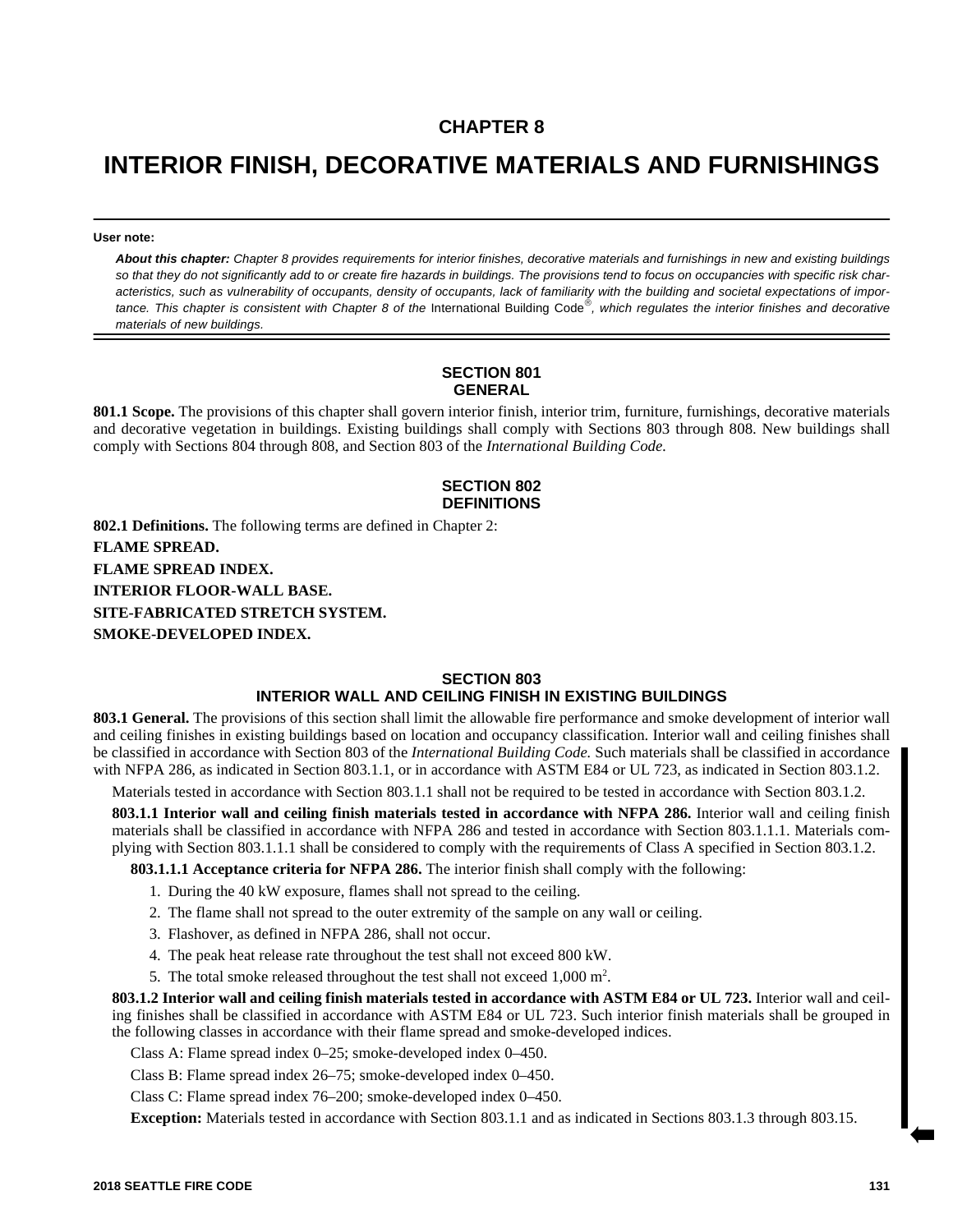**803.1.3 Interior wall and ceiling finish materials with specific requirements.** The materials indicated in Sections 803.4 through 803.15 shall be tested as indicated in the corresponding sections.

**803.2 Stability.** Interior finish materials regulated by this chapter shall be applied or otherwise fastened in such a manner that such materials will not readily become detached where subjected to room temperatures of 200°F (93°C) for not less than 30 minutes.

**803.3 Interior finish requirements based on occupancy.** Interior wall and ceiling finish shall have a flame spread index not greater than that specified in Table 803.3 for the group and location designated. Interior wall and ceiling finish materials tested in accordance with NFPA 286, and meeting the acceptance criteria of Section 803.1.1.1, shall be used where a Class A classification in accordance with ASTM E84 or UL 723 is required.

|                    | <b>SPRINKLERED'</b>                                                          |                                                                             |                                           | <b>NONSPRINKLERED</b>                                                        |                                                                             |                                              |
|--------------------|------------------------------------------------------------------------------|-----------------------------------------------------------------------------|-------------------------------------------|------------------------------------------------------------------------------|-----------------------------------------------------------------------------|----------------------------------------------|
| <b>GROUP</b>       | Interior exit stairways<br>and ramps and exit<br>passageways <sup>a, b</sup> | <b>Corridors and</b><br>enclosure for exit<br>access stairways<br>and ramps | Rooms and<br>enclosed spaces <sup>c</sup> | Interior exit stairways<br>and ramps and exit<br>passageways <sup>a, b</sup> | <b>Corridors and</b><br>enclosure for exit<br>access stairways<br>and ramps | Rooms and<br>enclosed<br>spaces <sup>c</sup> |
| $A-1$ and $A-2$    | B                                                                            | B                                                                           | Ċ                                         | A                                                                            | $A^d$                                                                       | B <sup>e</sup>                               |
| $A-3^f$ , A-4, A-5 | B                                                                            | B                                                                           | C                                         | A                                                                            | $A^d$                                                                       | C                                            |
| B, E, M, R-1, R-4  | B                                                                            | $C^{\rm m}$                                                                 | C                                         | $\mathbf{A}$                                                                 | B <sup>m</sup>                                                              | C                                            |
| F                  | C                                                                            | C                                                                           | C                                         | B                                                                            | C                                                                           | C                                            |
| H                  | B                                                                            | B                                                                           | $C^{\rm g}$                               | A                                                                            | A                                                                           | B                                            |
| $I-1$              | B                                                                            | $\mathcal{C}$                                                               | C                                         | A                                                                            | B                                                                           | B                                            |
| $I-2$              | B                                                                            | B                                                                           | B <sup>h, i</sup>                         | $\mathbf{A}$                                                                 | $\mathbf{A}$                                                                | B                                            |
| $I-3$              | $\mathsf{A}$                                                                 | $A^{j}$                                                                     | $\mathsf{C}$                              | A                                                                            | A                                                                           | B                                            |
| $I-4$              | B                                                                            | B                                                                           | B <sup>h, i</sup>                         | A                                                                            | A                                                                           | B                                            |
| $R-2$              | C                                                                            | $\mathcal{C}$                                                               | C                                         | B                                                                            | B                                                                           | C                                            |
| $R-3$              | C                                                                            | C                                                                           | Ċ                                         | C                                                                            | C                                                                           | C                                            |
| ${\bf S}$          | C                                                                            | $\mathcal{C}$                                                               | $\mathcal{C}$                             | B                                                                            | B                                                                           | C                                            |
| U                  | No Restrictions                                                              |                                                                             |                                           | No Restrictions                                                              |                                                                             |                                              |

**TABLE 803.3 INTERIOR WALL AND CEILING FINISH REQUIREMENTS BY OCCUPANCY<sup>k</sup>**

For SI: 1 inch = 25.4 mm, 1 square foot =  $0.0929$  m<sup>2</sup>.

a. Class C interior finish materials shall be allowed for wainscoting or paneling of not more than 1,000 square feet of applied surface area in the grade lobby where applied directly to a noncombustible base or over furring strips applied to a noncombustible base and fireblocked as required by **Section** 803.11 of the *International Building Code.*

b. In exit enclosures of buildings less than three stories in height of other than Group I-3, Class B interior finish for nonsprinklered buildings and Class C for sprinklered buildings shall be permitted.

c. Requirements for rooms and enclosed spaces shall be based on spaces enclosed by partitions. Where a fire-resistance rating is required for structural elements, the enclosing partitions shall extend from the floor to the ceiling. Partitions that do not comply with this shall be considered as enclosing spaces and the rooms or spaces on both sides shall be considered as one. In determining the applicable requirements for rooms and enclosed spaces, the specific occupancy thereof shall be the governing factor regardless of the group classification of the building or structure.

d. Lobby areas in Group A-1, A-2 and A-3 occupancies shall be not less than Class B materials.

e. Class C interior finish materials shall be allowed in Group A occupancies with an occupant load of 300 persons or less.

f. In places of religious worship, wood used for ornamental purposes, trusses, paneling or chancel furnishing shall be allowed.

g. Class B material is required where the building exceeds two stories.

h. Class C interior finish materials shall be allowed in administrative spaces.

i. Class C interior finish materials shall be allowed in rooms with a capacity of four persons or less.

j. Class B materials shall be allowed as wainscoting extending not more than 48 inches above the finished floor in corridors.

k. Finish materials as provided for in other sections of this code.

l. Applies where the vertical exits, exit passageways, corridors or rooms and spaces are protected by an approved automatic sprinkler system installed in accordance with **Section** 903.3.1.1 or 903.3.1.2.

m.Corridors in ambulatory care facilities shall have a Class B or better interior finish material.

**803.4 Fire-retardant coatings.** The required flame spread or smoke-developed index of surfaces in existing buildings shall be allowed to be achieved by application of *approved* fire-retardant coatings, paints or solutions to surfaces having a flame spread index exceeding that allowed. Such applications shall comply with NFPA 703 and the required fire-retardant properties shall be maintained or renewed in accordance with the manufacturer's instructions. The fire-retardant paint, coating or solution shall have been assessed by testing over the same substrate to be used in the application.

**803.5 Textile wall coverings.** Where used as interior wall finish materials, textile wall coverings, including materials having a woven, nonwoven, napped, tufted, looped or similar surface, shall be tested in the manner intended for use, using the product mounting system, including adhesive, and shall comply with the requirements of Section 803.1.1, 803.5.1 or 803.5.2.

Г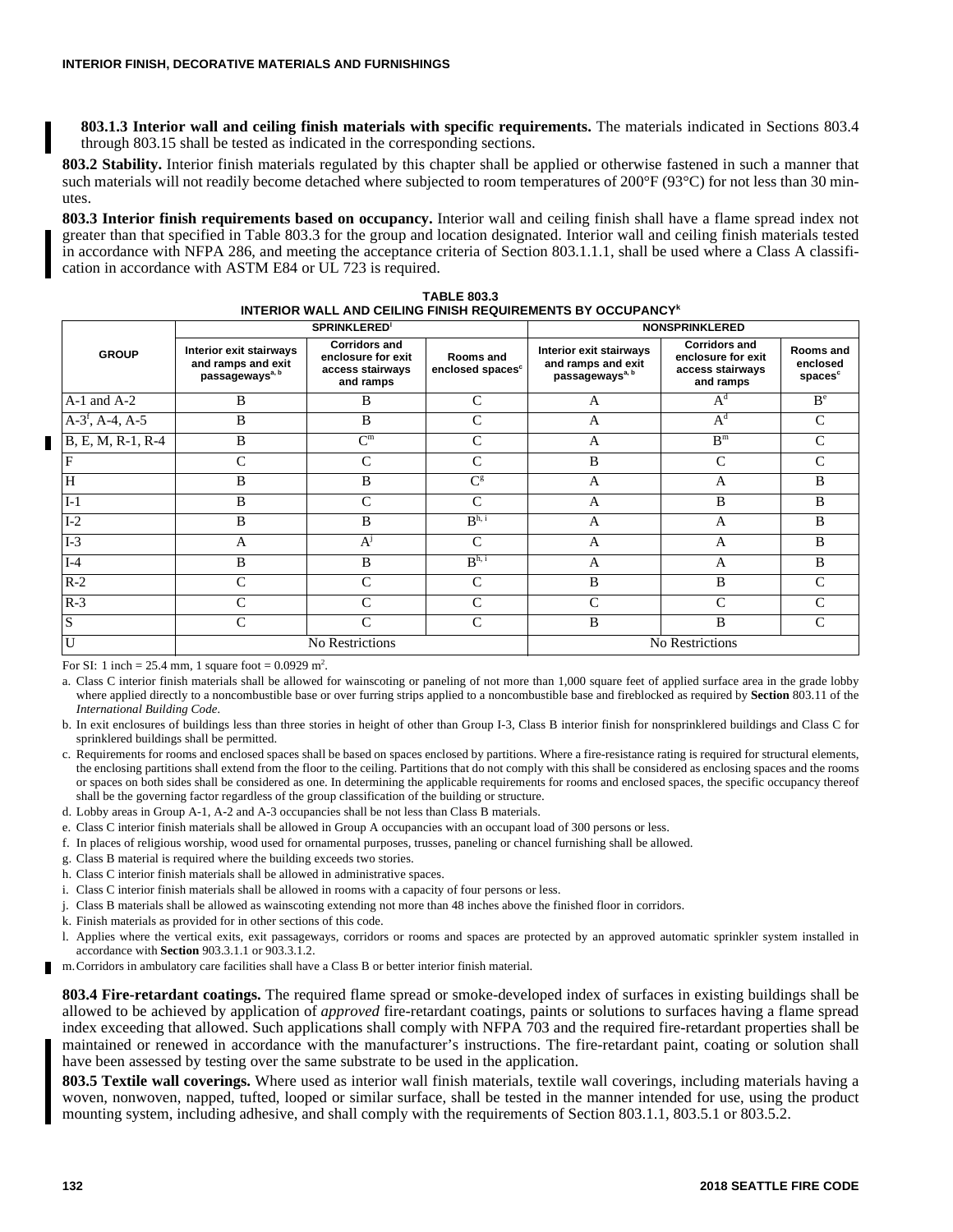**803.5.1 Room corner test for textile wall coverings and expanded vinyl wall coverings.** Textile wall coverings and expanded vinyl wall coverings shall meet the criteria of Section 803.5.1.1 when tested in the manner intended for use in accordance with the Method B protocol of NFPA 265 using the product mounting system, including adhesive. Test specimen preparation and mounting shall be in accordance with ASTM E2404.

**803.5.1.1 Acceptance criteria for NFPA 265 Method B test protocol.** Where testing to NFPA 265, the interior finish shall comply with the following:

- 1. During the 40-kW exposure, flames shall not spread to the ceiling.
- 2. The flame shall not spread to the outer extremities of the samples on the 8-foot by 12-foot (203 by 305 mm) walls.
- 3. Flashover, as defined in NFPA 265, shall not occur.
- 4. For newly introduced wall coverings, the total smoke released throughout the test shall not exceed  $1,000 \text{ m}^2$ .

**803.5.2 Acceptance criteria for wall and ceiling coverings.** Textile wall and ceiling coverings shall have a Class A flame spread index in accordance with ASTM E84 or UL 723, and be protected by an automatic sprinkler system installed in accordance with Section 903.3.1.1 or 903.3.1.2. Test specimen preparation and mounting shall be in accordance with ASTM E2404.

**803.6 Textile ceiling coverings.** Where used as interior ceiling finish materials, textile ceiling coverings, including materials having a woven, nonwoven, napped, tufted, looped or similar surface and carpet or similar textile materials, shall be tested in the manner intended for use, using the product mounting system, including adhesive, and shall comply with the requirements of Section 803.1.1 or 803.5.2.

**803.7 Expanded vinyl wall coverings.** Where used as interior wall finish materials, expanded vinyl wall coverings shall be tested in the manner intended for use, using the product mounting system, including adhesive, and shall comply with the requirements of Section 803.1.1, 803.5.1 or 803.5.2.

**803.8 Expanded vinyl ceiling coverings.** Where used as interior ceiling finish materials, expanded vinyl ceiling coverings shall be tested in the manner intended for use, using the product mounting system, including adhesive, and shall comply with the requirements of Section 803.1.1 or 803.5.2.

**[BF] 803.9 High-density polyethylene (HDPE) and polypropylene (PP).** Where high-density polyethylene or polypropylene is used as an interior finish, it shall comply with Section 803.1.1.

**[BF] 803.10 Site-fabricated stretch systems.** Where used as newly installed interior wall or interior ceiling finish materials, site-fabricated stretch systems containing all three components described in the definition in Chapter 2 shall be tested in the manner intended for use, and shall comply with the requirements of Section 803.1.1 or 803.1.2. If the materials are tested in accordance with ASTM E84 or UL 723, specimen preparation and mounting shall be in accordance with ASTM E2573.

**803.11 Foam plastic materials.** Foam plastic materials shall not be used as interior wall and ceiling finish unless specifically allowed by Section 803.11.1 or 803.11.2. Foam plastic materials shall not be used as interior trim unless specifically allowed by Section 804.2.

**803.11.1 Foam plastic combustibility characteristics.** Foam plastic materials shall be allowed on the basis of fire tests that substantiate their combustibility characteristics for the use intended under actual fire conditions, as indicated in Section 2603.9 of the *International Building Code.* This section shall apply both to exposed foam plastics and to foam plastics used in conjunction with a textile or vinyl facing or cover.

**803.11.2 Thermal barrier for foam plastics.** Foam plastic material shall be allowed if it is separated from the interior of the building by a thermal barrier in accordance with Section 2603.4 of the *International Building Code.*

**803.12 Facings or wood veneers intended to be applied on site over a wood substrate.** Facings or veneers intended to be applied on site over a wood substrate shall comply with one of the following:

- 1. The facing or veneer shall meet the criteria of Section 803.1.1 when tested in accordance with NFPA 286 using the product mounting system, including adhesive, described in Section 5.8.9 of NFPA 286.
- 2. The facing or veneer shall have a Class A, B or C flame spread index and smoke-developed index based on the requirements of Table 803.3, in accordance with ASTM E84 or UL 723. Test specimen preparation and mounting shall be in accordance with ASTM E2404.

**803.13 Laminated products factory produced with an attached wood substrate.** Laminated products factory produced with an attached wood substrate shall comply with one of the following:

- 1. The laminated product shall meet the criteria of Section 803.1.1 when tested in accordance with NFPA 286 using the product mounting system, including adhesive, of actual use.
- 2. The laminated product shall have a Class A, B or C flame spread index and smoke-developed index based on the requirements of Table 803.3, in accordance with ASTM E84 or UL 723. Test specimen preparation and mounting shall be in accordance with ASTM E2579.

**803.14 Thickness exemption.** Materials having a thickness less than 0.036 inch (0.9 mm) applied directly to the surface of walls or ceilings shall not be required to be tested.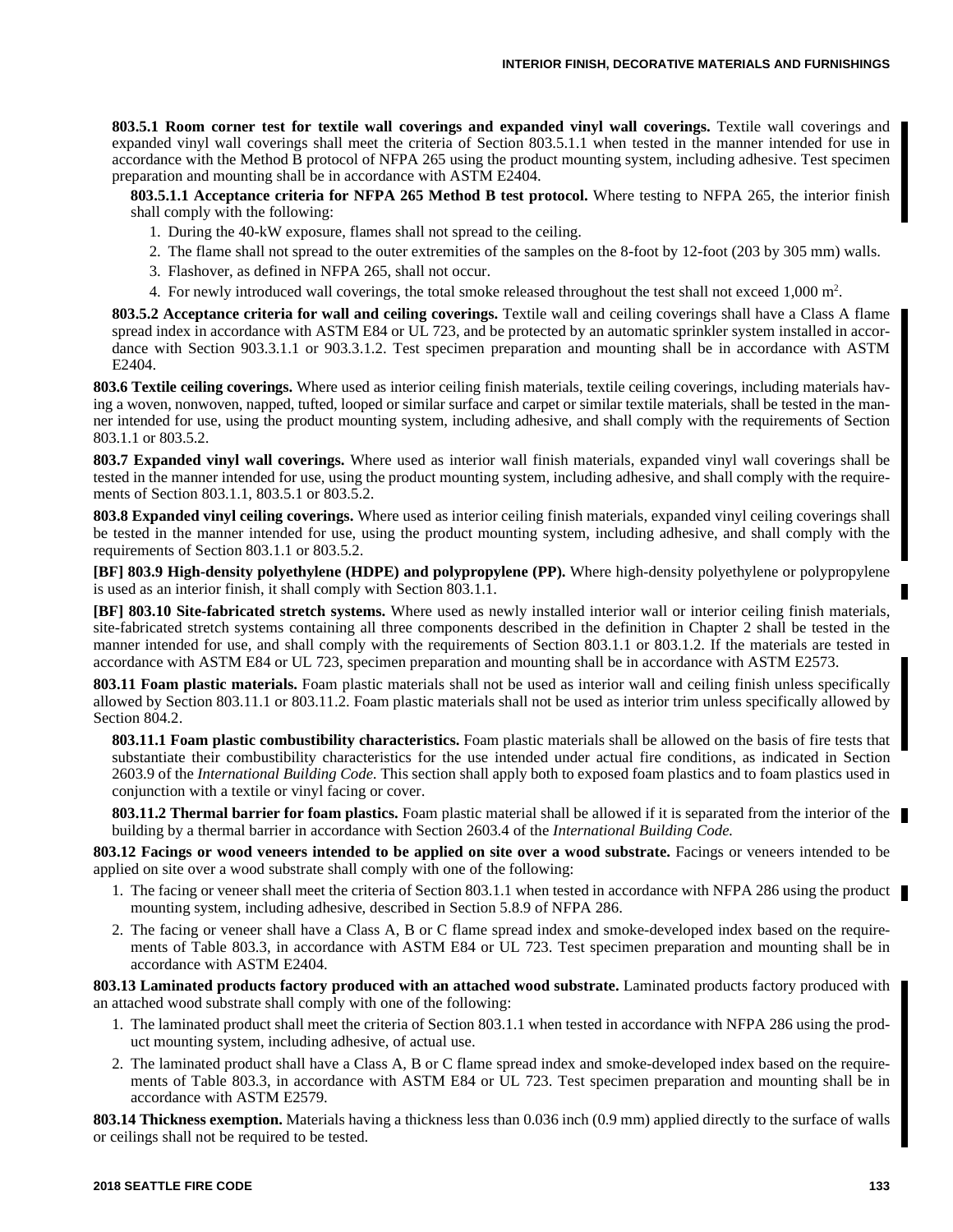**803.15 Heavy timber exemption.** Exposed portions of building elements complying with the requirements of Type IV construction in accordance with the *International Building Code* shall not be subject to interior finish requirements.

#### **SECTION 804**

## **INTERIOR WALL AND CEILING TRIM AND INTERIOR FLOOR FINISH IN NEW AND EXISTING BUILDINGS**

**804.1 Interior trim.** Combustible trim in new and existing buildings, excluding handrails and guards, shall not exceed 10 percent of the specific wall or ceiling areas to which it is attached. Other than foam plastic, material used as interior trim shall comply with Section 804.1.1 or 804.1.2. Foam plastic used as interior trim shall comply with Section 804.2.

**804.1.1 Testing in accordance with NFPA 286.** Interior trim material shall be tested in accordance with NFPA 286 and comply with the acceptance criteria in Section 803.1.1.1. Where the interior trim material has been tested as an interior finish in accordance with NFPA 286 and complies with the acceptance criteria in Section 803.1.1.1, it shall not be required to be tested for flame spread index and smoke-developed index in accordance with ASTM E84 or UL 723.

**804.1.2 Testing in accordance with ASTM E84 or UL 723.** Material, other than foam plastic, used as interior trim shall have minimum Class C flame spread and smoke-developed indices, when tested in accordance with ASTM E84 or UL 723, as described in Section 803.1.2.

**804.2 Foam plastic interior trim.** Foam plastic used as interior trim shall comply with Sections 804.2.1 through 804.2.4.

**804.2.1 Density.** The minimum density of the interior trim shall be 20 pounds per cubic foot  $(320 \text{ kg/m}^3)$ .

**804.2.2 Thickness.** The maximum thickness of the interior trim shall be 1/2 inch (12.7 mm) and the maximum width shall be 8 inches (203 mm).

**804.2.3 Area limitation.** The interior trim shall not constitute more than 10 percent of the specific wall or ceiling area to which it is attached.

**804.2.4 Flame spread.** The flame spread index shall not exceed 75 where tested in accordance with ASTM E84 or UL 723. The smoke-developed index shall not be limited.

**Exception:** Where the interior trim material has been tested as an interior finish in accordance with NFPA 286 and complies with the acceptance criteria in Section 803.1.1.1, it is not required to be tested for flame spread index in accordance with ASTM E84 or UL 723.

**804.3 New interior floor finish.** New interior floor finish and floor covering materials in new and existing buildings shall comply with Sections 804.3.1 through 804.3.3.2.

**Exception:** Floor finishes and coverings of a traditional type, such as wood, vinyl, linoleum or terrazzo, and resilient floor covering materials that are not composed of fibers.

**804.3.1 Classification.** Interior floor finish and floor covering materials required by Section 804.3.3.2 to be of Class I or II materials shall be classified in accordance with ASTM E648 or NFPA 253. The classification referred to herein corresponds to the classifications determined by ASTM E648 or NFPA 253 as follows: Class I, 0.45 watts/cm<sup>2</sup> or greater; Class II, 0.22 watts/cm<sup>2</sup> or greater.

**804.3.2 Testing and identification.** Interior floor finish and floor covering materials shall be tested by an *approved* agency in accordance with ASTM E648 or NFPA 253 and identified by a hang tag or other suitable method so as to identify the manufacturer or supplier and style, and shall indicate the interior floor finish or floor covering classification in accordance with Section 804.3.1. Carpet-type floor coverings shall be tested as proposed for use, including underlayment. Test reports confirming the information provided in the manufacturer's product identification shall be furnished to the *fire code official* upon request.

**804.3.3 Interior floor finish requirements.** New interior floor coverings materials shall comply with Sections 804.3.3.1 and 804.3.3.2, and interior floor finish materials shall comply with Section 804.3.1.

**804.3.3.1 Pill test.** In all occupancies, new floor covering materials shall comply with the requirements of the DOC FF-1 "pill test" (CPSC 16 CFR Part 1630) or of ASTM D2859.

**804.3.3.2 Minimum critical radiant flux.** In all occupancies, new interior floor finish and floor covering materials in enclosures for *stairways* and *ramps*, *exit passageways*, *corridors* and rooms or spaces not separated from *corridors* by fullheight partitions extending from the floor to the underside of the ceiling shall withstand a minimum critical radiant flux. The minimum critical radiant flux shall be not less than Class I in Groups I-1, I-2 and I-3 and not less than Class II in Groups A, B, E, H, I-4, M, R-1, R-2 and S.

**Exception:** Where a building is equipped throughout with an *automatic sprinkler system* in accordance with Section 903.3.1.1 or 903.3.1.2, Class II materials shall be permitted in any area where Class I materials are required and materials complying with DOC FF-1 "pill test" (CPSC 16 CFR Part 1630) or with ASTM D2859 shall be permitted in any area where Class II materials are required.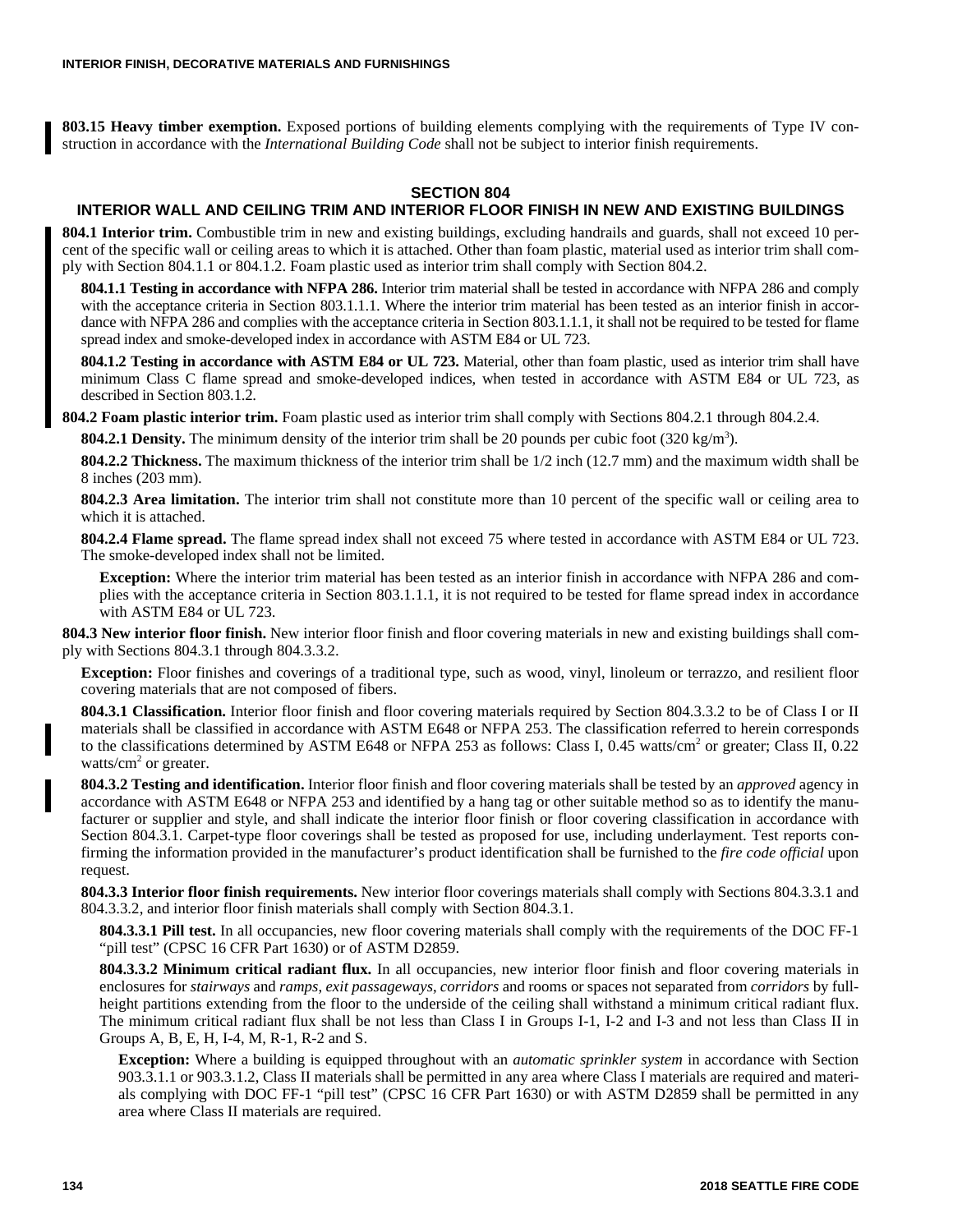**804.4 Interior floor-wall base.** Interior floor-wall base that is 6 inches (152 mm) or less in height shall be tested in accordance with ASTM E648 or NFPA 253 and shall be not less than Class II. Where a Class I floor finish is required, the floorwall base shall be Class I. The classification referred to herein corresponds to the classifications determined by ASTM E648 or NFPA 253 as follows: Class I,  $0.45$  watt/cm<sup>2</sup> or greater; Class II,  $0.22$  watts/cm<sup>2</sup> or greater.

**Exception:** Interior trim materials that comply with Section 804.1.

#### **SECTION 805**

#### **UPHOLSTERED FURNITURE AND MATTRESSES IN NEW AND EXISTING BUILDINGS**

**805.1 Group I-1, Condition 2.** The requirements in Sections 805.1.1 through 805.1.2 shall apply to facilities in Group I-1, Condition 2.

**805.1.1 Upholstered furniture.** Newly introduced upholstered furniture shall meet the requirements of Sections 805.1.1.1 through 805.1.1.3.

**805.1.1.1 Ignition by cigarettes.** Newly introduced upholstered furniture shall be shown to resist ignition by cigarettes as determined by tests conducted in accordance with one of the following:

- 1. Mocked-up composites of the upholstered furniture shall have a char length not exceeding 1.5 inches (38 mm) when tested in accordance with NFPA 261.
- 2. The components of the upholstered furniture shall meet the requirements for Class I when tested in accordance with NFPA 260.

**805.1.1.2 Heat release rate.** Newly introduced upholstered furniture shall have limited rates of heat release when tested in accordance with ASTM E1537 or California Technical Bulletin 133, as follows:

1. The peak rate of heat release for the single upholstered furniture item shall not exceed 80 kW.

**Exception:** Upholstered furniture in rooms or spaces protected by an *approved automatic sprinkler system* installed in accordance with Section 903.3.1.1.

2. The total heat released by the single upholstered furniture item during the first 10 minutes of the test shall not exceed 25 megajoules (MJ).

**Exception:** Upholstered furniture in rooms or spaces protected by an *approved automatic sprinkler system* installed in accordance with Section 903.3.1.1.

**805.1.1.3 Identification.** Upholstered furniture shall bear the label of an *approved* agency, confirming compliance with the requirements of Sections 805.1.1.1 and 805.1.1.2.

**805.1.2 Mattresses.** Newly introduced mattresses shall meet the requirements of Sections 805.1.2.1 through 805.1.2.3.

**805.1.2.1 Ignition by cigarettes.** Newly introduced mattresses shall be shown to resist ignition by cigarettes as determined by tests conducted in accordance with DOC 16 CFR Part 1632 and shall have a char length not exceeding 2 inches (51 mm).

**805.1.2.2 Heat release rate.** Newly introduced mattresses shall have limited rates of heat release when tested in accordance with ASTM E1590 or California Technical Bulletin 129, as follows:

1. The peak rate of heat release for the single mattress shall not exceed 100 kW.

**Exception:** Mattresses in rooms or spaces protected by an *approved automatic sprinkler system* installed in accordance with Section 903.3.1.1.

2. The total heat released by the single mattress during the first 10 minutes of the test shall not exceed 25 MJ.

**Exception:** Mattresses in rooms or spaces protected by an *approved automatic sprinkler system* installed in accordance with Section 903.3.1.1.

**805.1.2.3 Identification.** Mattresses shall bear the label of an *approved* agency, confirming compliance with the requirements of Sections 805.2.2.1 and 805.2.2.2.

**805.2 Group I-2 and Group B ambulatory care facilities.** The requirements in Sections 805.2.1 through 805.2.2 shall apply to Group I-2 occupancies and Group B ambulatory care facilities.

**805.2.1 Upholstered furniture.** Newly introduced upholstered furniture shall meet the requirements of Sections 805.2.1.1 through 805.2.1.3.

**805.2.1.1 Ignition by cigarettes.** Newly introduced upholstered furniture shall be shown to resist ignition by cigarettes as determined by tests conducted in accordance with one of the following: (a) mocked-up composites of the upholstered furniture shall have a char length not exceeding 1.5 inches (38 mm) when tested in accordance with NFPA 261 or (b) the components of the upholstered furniture shall meet the requirements for Class I when tested in accordance with NFPA 260.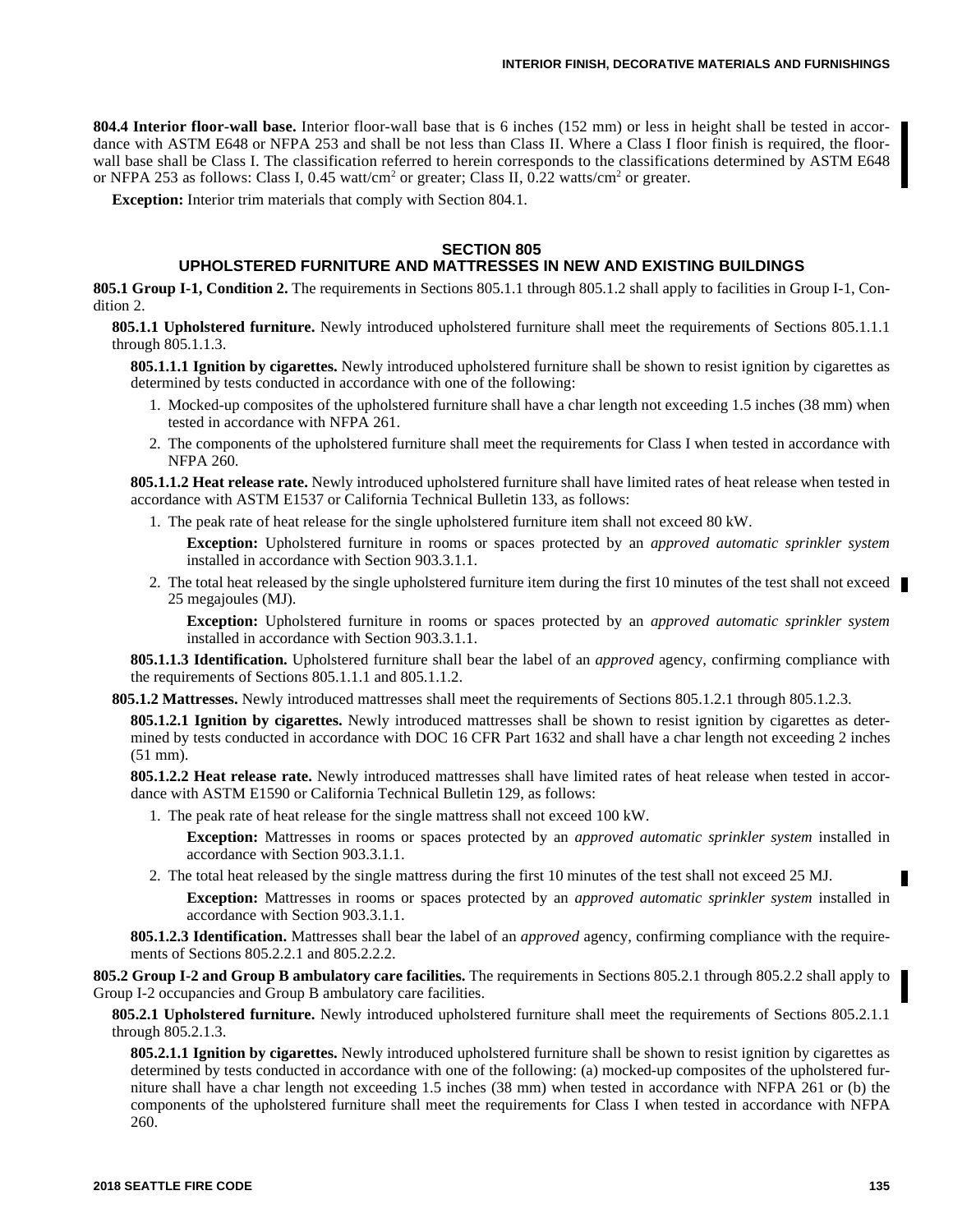**Exception:** Upholstered furniture belonging to the patients in sleeping rooms of Group I-2, Condition 1 occupancies provided that a smoke detector is installed in such rooms. Battery-powered, single-station smoke alarms shall be allowed.

**805.2.1.2 Heat release rate.** Newly introduced upholstered furniture shall have limited rates of heat release when tested in accordance with ASTM E1537 or California Technical Bulletin 133, as follows:

1. The peak rate of heat release for the single upholstered furniture item shall not exceed 80 kW.

**Exception:** Upholstered furniture in rooms or spaces protected by an *approved automatic sprinkler system* installed in accordance with Section 903.3.1.1.

2. The total heat released by the single upholstered furniture item during the first 10 minutes of the test shall not exceed 25 MJ.

**Exception:** Upholstered furniture in rooms or spaces protected by an *approved automatic sprinkler system* installed in accordance with Section 903.3.1.1.

**805.2.1.3 Identification.** Upholstered furniture shall bear the label of an *approved* agency, confirming compliance with the requirements of Sections 805.2.1.1 and 805.2.1.2.

**805.2.2 Mattresses.** Newly introduced mattresses shall meet the requirements of Sections 805.2.2.1 through 805.2.2.3.

**805.2.2.1 Ignition by cigarettes.** Newly introduced mattresses shall be shown to resist ignition by cigarettes as determined by tests conducted in accordance with DOC 16 CFR Part 1632 and shall have a char length not exceeding 2 inches (51 mm).

**805.2.2.2 Heat release rate.** Newly introduced mattresses shall have limited rates of heat release when tested in accordance with ASTM E1590 or California Technical Bulletin 129, as follows:

1. The peak rate of heat release for the single mattress shall not exceed 100 kW.

**Exception:** Mattresses in rooms or spaces protected by an *approved automatic sprinkler system* installed in accordance with Section 903.3.1.1.

2. The total heat released by the single mattress during the first 10 minutes of the test shall not exceed 25 MJ.

**Exception:** Mattresses in rooms or spaces protected by an *approved automatic sprinkler system* installed in accordance with Section 903.3.1.1.

**805.2.2.3 Identification.** Mattresses shall bear the label of an *approved* agency, confirming compliance with the requirements of Sections 805.2.2.1 and 805.2.2.2.

**805.3 Group I-3, detention and correction facilities.** The requirements in Sections 805.3.1 through 805.3.2 shall apply to detention and correction facilities classified in Group I-3.

**805.3.1 Upholstered furniture.** Newly introduced upholstered furniture shall meet the requirements of Sections 805.3.1.1 through 805.3.1.3

**805.3.1.1 Ignition by cigarettes.** Newly introduced upholstered furniture shall be shown to resist ignition by cigarettes as determined by tests conducted in accordance with one of the following:

- 1. Mocked-up composites of the upholstered furniture shall have a char length not exceeding 1.5 inches (38 mm) when tested in accordance with NFPA 261.
- 2. The components of the upholstered furniture shall meet the requirements for Class I when tested in accordance with NFPA 260.

**805.3.1.2 Heat release rate.** Newly introduced upholstered furniture shall have limited rates of heat release when tested in accordance with ASTM E1537, as follows:

- 1. The peak rate of heat release for the single upholstered furniture item shall not exceed 80 kW.
- 2. The total heat released by the single upholstered furniture item during the first 10 minutes of the test shall not exceed 25 MJ.

**805.3.1.3 Identification.** Upholstered furniture shall bear the label of an *approved* agency, confirming compliance with the requirements of Sections 805.3.1.1 and 805.3.1.2.

**805.3.2 Mattresses.** Newly introduced mattresses shall meet the requirements of Sections 805.3.2.1 through 805.3.2.3.

**805.3.2.1 Ignition by cigarettes.** Newly introduced mattresses shall be shown to resist ignition by cigarettes as determined by tests conducted in accordance with DOC 16 CFR Part 1632 and shall have a char length not exceeding 2 inches (51 mm).

**805.3.2.2 Fire performance tests.** Newly introduced mattresses shall be tested in accordance with Section 805.3.2.2.1 or 805.3.2.2.2.

**805.3.2.2.1 Heat release rate.** Newly introduced mattresses shall have limited rates of heat release when tested in accordance with ASTM E1590 or California Technical Bulletin 129, as follows: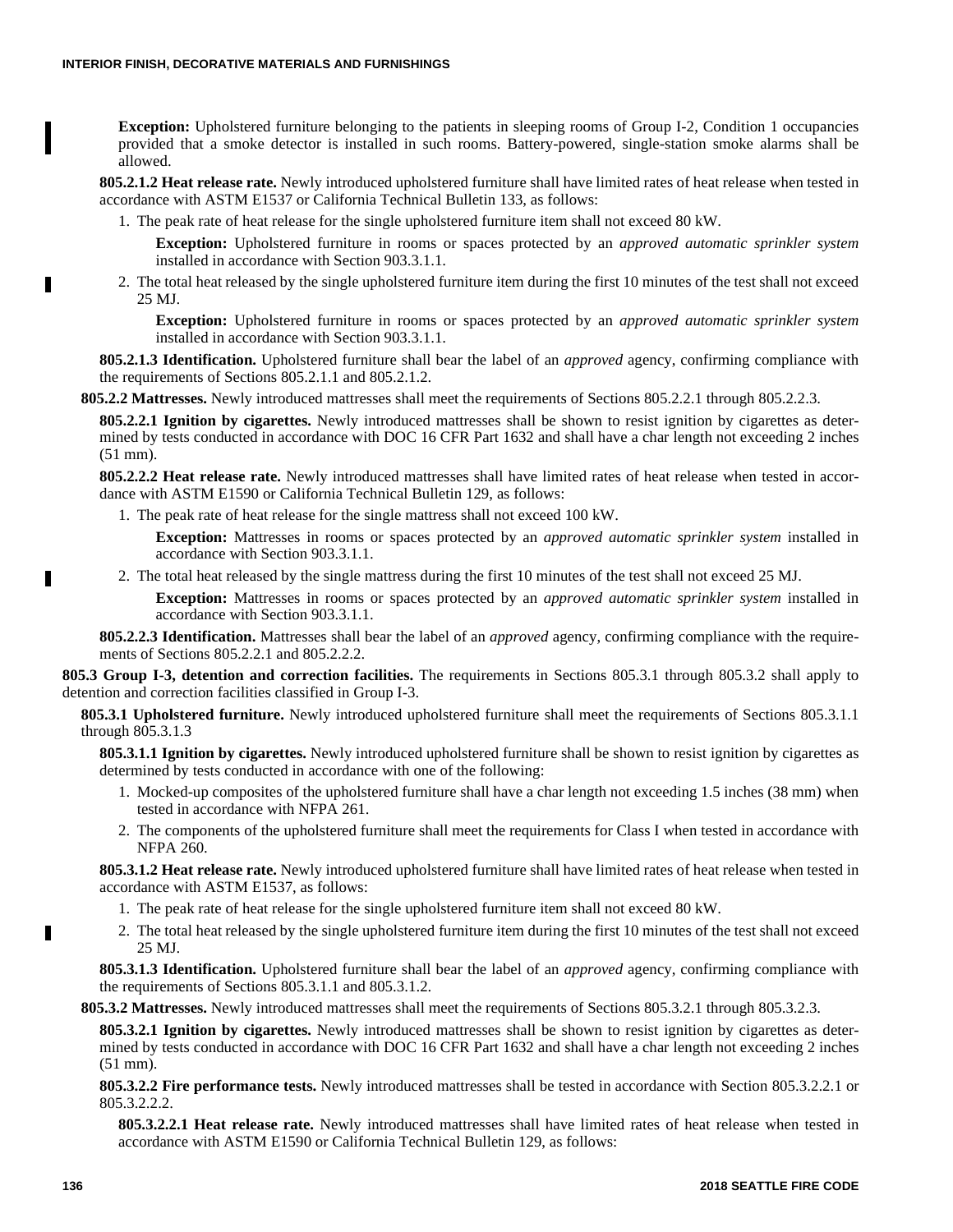- 1. The peak rate of heat release for the single mattress shall not exceed 100 kW.
- 2. The total heat released by the single mattress during the first 10 minutes of the test shall not exceed 25 MJ.

**805.3.2.2.2 Mass loss test.** Newly introduced mattresses shall have a mass loss not exceeding 15 percent of the initial mass of the mattress where tested in accordance with the test in Annex A3 of ASTM F1085.

**805.3.2.3 Identification.** Mattresses shall bear the label of an *approved* agency, confirming compliance with the requirements of Sections 805.3.2.1 and 805.3.2.2.

**805.4 Group R-2 college and university dormitories**. The requirements of Sections 805.4.1 through 805.4.2.3 shall apply to college and university dormitories classified in Group R-2, including decks, porches and balconies.

**805.4.1 Upholstered furniture.** Newly introduced upholstered furniture shall meet the requirements of Sections 805.4.1.1 through 805.4.1.3

**805.4.1.1 Ignition by cigarettes.** Newly introduced upholstered furniture shall be shown to resist ignition by cigarettes as determined by tests conducted in accordance with one of the following:

- 1. Mocked-up composites of the upholstered furniture shall have a char length not exceeding 1-1/2 inches (38 mm) when tested in accordance with NFPA 261.
- 2. The components of the upholstered furniture shall meet the requirements for Class I when tested in accordance with NFPA 260.

**805.4.1.2 Heat release rate.** Newly introduced upholstered furniture shall have limited rates of heat release when tested in accordance with ASTM E1537 or California Technical Bulletin 133, as follows:

- 1. The peak rate of heat release for the single upholstered furniture item shall not exceed 80 kW.
	- **Exception:** Upholstered furniture in rooms or spaces protected by an *approved automatic sprinkler system* installed in accordance with Section 903.3.1.1.
- 2. The total heat released by the single upholstered furniture item during the first 10 minutes of the test shall not exceed 25 MJ.

**Exception:** Upholstered furniture in rooms or spaces protected by an *approved automatic sprinkler system* installed in accordance with Section 903.3.1.1.

**805.4.1.3 Identification.** Upholstered furniture shall bear the label of an *approved* agency, confirming compliance with the requirements of Sections 805.4.1.1 and 805.4.1.2.

**805.4.2 Mattresses.** Newly introduced mattresses shall meet the requirements of Sections 805.4.2.1 through 805.4.2.3.

**805.4.2.1 Ignition by cigarettes.** Newly introduced mattresses shall be shown to resist ignition by cigarettes as determined by tests conducted in accordance with DOC 16 CFR Part 1632 and shall have a char length not exceeding 2 inches (51 mm).

**805.4.2.2 Heat release rate.** Newly introduced mattresses shall have limited rates of heat release when tested in accordance with ASTM E1590 or California Technical Bulletin 129, as follows:

1. The peak rate of heat release for the single mattress shall not exceed 100 kW.

**Exception:** Mattresses in rooms or spaces protected by an *approved automatic sprinkler system* installed in accordance with Section 903.3.1.1.

2. The total heat released by the single mattress during the first 10 minutes of the test shall not exceed 25 MJ.

**Exception:** Mattresses in rooms or spaces protected by an *approved automatic sprinkler system* installed in accordance with Section 903.3.1.1.

**805.4.2.3 Identification.** Mattresses shall bear the label of an *approved* agency, confirming compliance with the requirements of Sections 805.4.2.1 and 805.4.2.2.

#### **SECTION 806 NATURAL DECORATIVE VEGETATION IN NEW AND EXISTING BUILDINGS**

**806.1 Natural cut trees.** Natural cut trees, where allowed by this section, shall have the trunk bottoms cut off not less than 0.5 inch (12.7 mm) above the original cut and shall be placed in a support device complying with Section 806.1.2.

**[W][S] 806.1.1 Restricted occupancies.** Natural cut trees shall be prohibited ((within ambulatory care facilities and Group A, E, I-1, I-2, I-3, I-4, M, R-1, R-2 and R-4 occupancies)) in the following occupancies.

- 1. Group I; and
- 2. R-2 occupancies providing licensed care to clients in one of the categories listed in the International Building Code, Section 310.1, licensed by Washington State.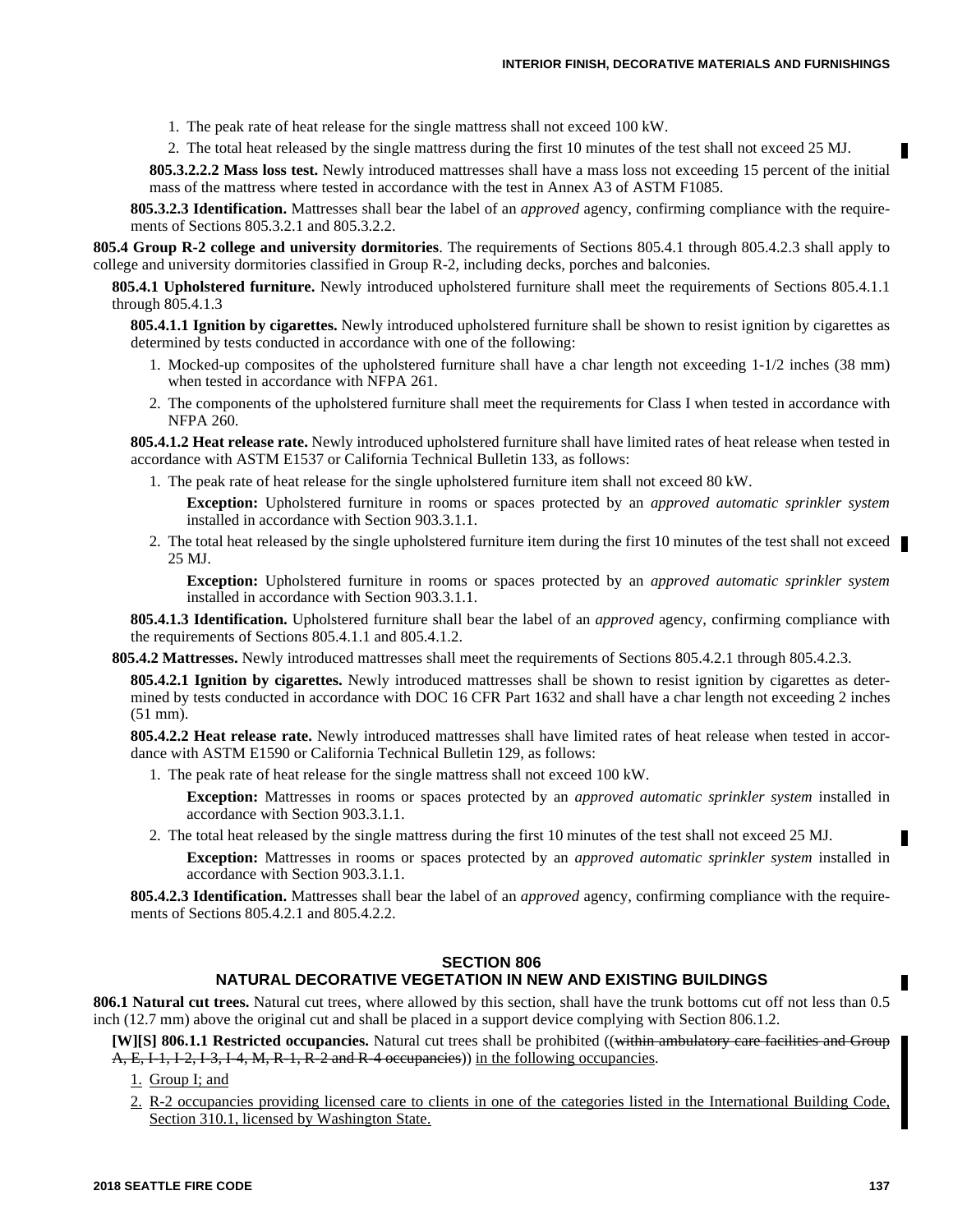#### **((Exceptions:**

- 1. Trees located in areas protected by an *approved automatic sprinkler system* installed in accordance with Section 903.3.1.1 or 903.3.1.2 shall not be prohibited in Groups A, E, M, R-1 and R-2.
- 2. Trees shall be allowed within *dwelling units* in Group R-2 occupancies.))

**[W][S] 806.1.2 Support devices.** The support device that holds the tree in an upright position shall be of a type that is stable and that meets all of the following criteria:

- 1. The device shall hold the tree securely and be of adequate size to avoid tipping over of the tree.
- 2. The device shall be capable of containing a minimum ( $(\mathbf{two-dav})$ ) supply of water in accordance with Table 806.1.2.
- 3. The water level, when full, shall cover the tree stem not less than 2 inches (51 mm). The water level shall be maintained above the fresh cut and checked not less than once daily.

| <b>SUPPORT STAND WATER CAPACITY</b>   |                                                          |                                                     |  |  |  |  |
|---------------------------------------|----------------------------------------------------------|-----------------------------------------------------|--|--|--|--|
| <b>TREE STEM DIAMETER</b><br>(inches) | <b>MINIMUM SUPPORT STAND WATER CAPACITY</b><br>(gallons) | TYPICAL DAILY WATER EVAPORATION AMOUNT<br>(gallons) |  |  |  |  |
| Up to $4$                             |                                                          | $1/4$ to 1                                          |  |  |  |  |
| $4$ to 6                              | $1 - 1/2$                                                | $1 - 1/4$ to $1 - 1/2$                              |  |  |  |  |
| $7$ to $8$                            |                                                          | $1-3/4$ to 2                                        |  |  |  |  |
| 9 to 12                               |                                                          | $2-1/4$ to 3                                        |  |  |  |  |
| 13 and over                           |                                                          | Over 3                                              |  |  |  |  |

# **[W][S] TABLE 806.1.2**

**806.1.3 Dryness.** The tree shall be removed from the building whenever the needles or leaves fall off readily when a tree branch is shaken or if the needles are brittle and break when bent between the thumb and index finger. The tree shall be checked daily for dryness.

**806.2 Obstruction of means of egress.** The required width of any portion of a *means of egress* shall not be obstructed by decorative vegetation. Natural cut trees shall not be located within an exit, corridor, or a lobby or vestibule.

**806.3 Open flame.** Candles and open flames shall not be used on or near decorative vegetation. Natural cut trees shall be kept a distance from heat vents and any open flame or heat-producing devices not less than the height of the tree.

**806.4 Electrical fixtures and wiring.** The use of unlisted electrical wiring and lighting on natural vegetation, including natural cut trees, shall be prohibited.

#### **SECTION 807**

## **DECORATIVE MATERIALS AND ARTIFICIAL DECORATIVE VEGETATION IN NEW AND EXISTING BUILDINGS**

**807.1 General.** The following requirements shall apply to all occupancies:

- 1. Furnishings or decorative materials of an explosive or highly flammable character shall not be used.
- 2. Fire-retardant coatings in existing buildings shall be maintained so as to retain the effectiveness of the treatment under service conditions encountered in actual use.
- 3. Furnishings or other objects shall not be placed to obstruct exits, access thereto, egress therefrom or visibility thereof.
- 4. The permissible amount of noncombustible decorative materials shall not be limited.

**807.2 Combustible decorative materials.** In Groups A, B, E, I, M and R-1 and in dormitories in Group R-2, curtains, draperies, fabric hangings and other similar combustible decorative materials suspended from walls or ceilings shall comply with Section 807.3 and shall not exceed 10 percent of the specific wall or ceiling area to which such materials are attached.

Fixed or movable walls and partitions, paneling, wall pads and crash pads applied structurally or for decoration, acoustical correction, surface insulation or other purposes shall be considered to be *interior finish*, shall comply with Section 803 and shall not be considered *decorative materials* or furnishings.

#### **Exceptions:**

- 1. In auditoriums in Group A, the permissible amount of curtains, draperies, fabric hangings and similar combustible decorative material suspended from walls or ceilings shall not exceed 75 percent of the aggregate wall area where the building is equipped throughout with an *approved automatic sprinkler system* in accordance with Section 903.3.1.1, and where the material is installed in accordance with Section 803.15 of the *International Building Code.*
- 2. In Group R-2 dormitories, within sleeping units and dwelling units, the permissible amount of curtains, draperies, fabric hangings and similar decorative materials suspended from walls or ceilings shall not exceed 50 percent of the aggre-

\*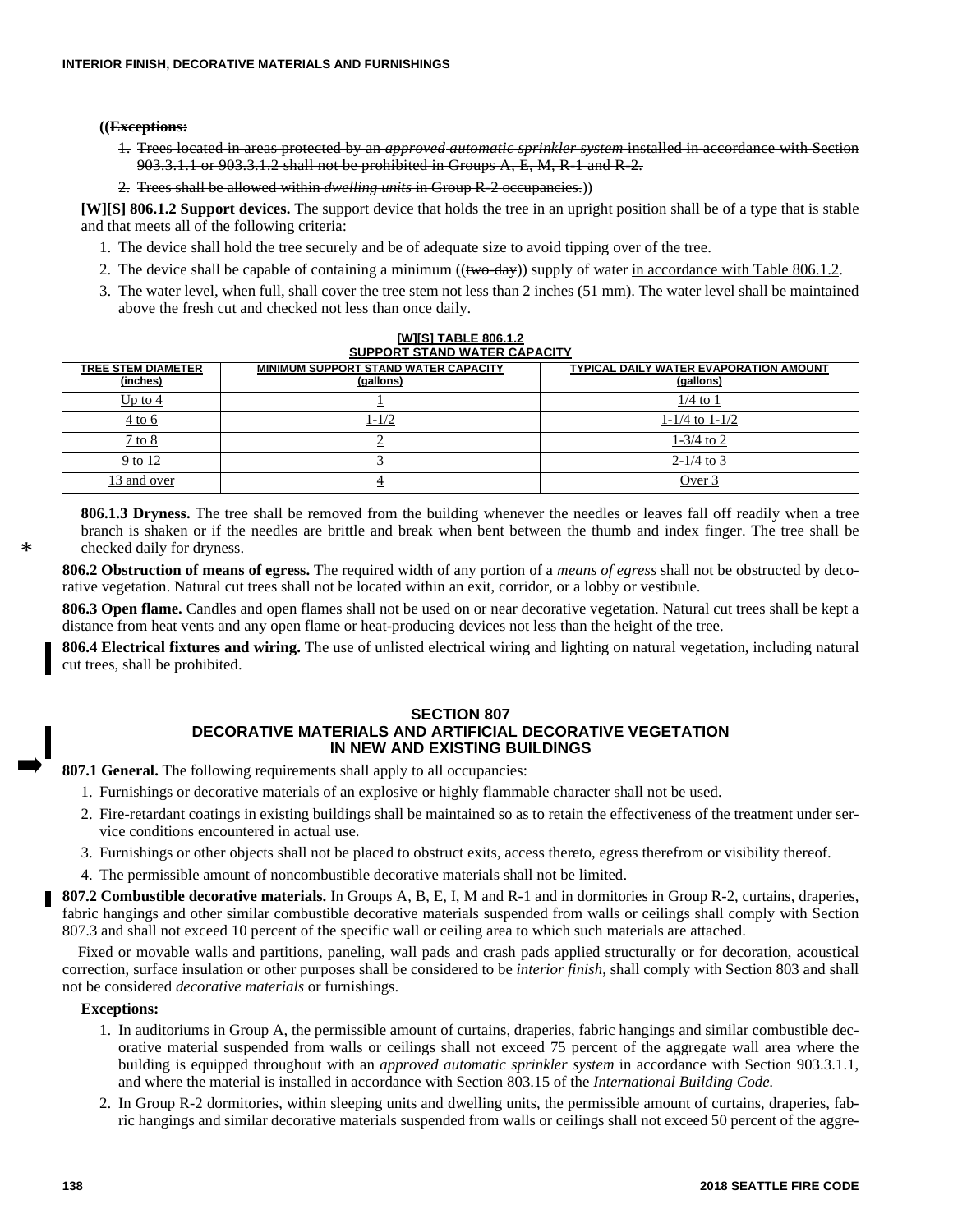gate wall areas where the building is equipped throughout with an *approved automatic sprinkler system* installed in accordance with Section 903.3.1.

- 3. In Group B and M occupancies, the amount of combustible fabric partitions suspended from the ceiling and not supported by the floor shall comply with Section 807.3 and shall not be limited.
- 4. The 10-percent limit shall not apply to curtains, draperies, fabric hangings and similar combustible decorative materials used as window coverings.

**[S] 807.3 Acceptance criteria and reports.** Where required to exhibit improved fire performance, curtains, draperies, fabric hangings and other similar combustible decorative materials suspended from walls or ceilings shall be tested by an *approved* agency and meet the flame propagation performance criteria of Test Method 1 or Test Method 2, as appropriate, of NFPA 701 or other approved standard, or exhibit a maximum rate of heat release of 100 kW when tested in accordance with NFPA 289, using the 20 kW ignition source. Reports of test results shall be prepared in accordance with the test method used and furnished to the *fire code official* upon request.

#### **807.3 Point of Information**

Acceptable flame certificates for decorative materials include:

- 1. Certificates indicating compliance with NFPA 701.
- 2. Certificates verifying approval through the California State Fire Marshal.
- 3. Certificates indicating compliance with CPAI-84 *(Canvas Products Association International).*

**807.4 Artificial decorative vegetation.** Artificial decorative vegetation shall comply with this section and the requirements of Sections 806.2 and 806.3. Natural decorative vegetation shall comply with Section 806.

**Exception:** Testing of artificial vegetation is not required in Group I-1; Group I-2, Condition 1; Group R-2; Group R-3; or Group R-4 occupancies equipped throughout with an *approved automatic sprinkler system* installed in accordance with Section 903.3.1, where such artificial vegetation complies with the following:

- 1. Wreaths and other decorative items on doors shall not obstruct the door operation and shall not exceed 50 percent of the surface area of the door.
- 2. Decorative artificial vegetation shall be limited to not more than 30 percent of the wall area to which it is attached.
- 3. Decorative artificial vegetation not on doors or walls shall not exceed 3 feet (914 mm) in any dimension.

**807.4.1 Flammability.** Artificial decorative vegetation shall meet the flame propagation performance criteria of Test Method 1 or Test Method 2, as appropriate, of NFPA 701. Meeting such criteria shall be documented and certified by the manufacturer in an *approved* manner. Alternatively, the artificial decorative vegetation shall be tested in accordance with NFPA 289, using the 20 kW ignition source, and shall have a maximum heat release rate of 100 kW.

**807.4.2 Electrical fixtures and wiring on artificial vegetation.** The use of unlisted electrical wiring and lighting on artificial decorative vegetation shall be prohibited. The use of electrical wiring and lighting on artificial trees constructed entirely of metal shall be prohibited.

**807.5 Occupancy-based requirements.** Occupancies shall comply with Sections 807.5.1 through 807.5.6.

**807.5.1 Group A.** In Group A occupancies, the requirements in Sections 807.5.1.1 through 807.5.1.4 shall apply.

**807.5.1.1 Foam plastics.** Exposed foam plastic materials and unprotected materials containing foam plastic used for decorative purposes or stage scenery or exhibit booths shall have a maximum heat release rate of 100 kW when tested in accordance with UL 1975, or when tested in accordance with NFPA 289 using the 20 kW ignition source.

#### **Exceptions:**

- 1. Individual foam plastic items or items containing foam plastic where the foam plastic does not exceed 1 pound  $(0.45 \text{ kg})$  in weight.
- 2. Cellular or foam plastic shall be allowed for trim in accordance with Section 804.2.

**807.5.1.2 Motion picture screens.** The screens on which motion pictures are projected in new and existing buildings of Group A shall either meet the flame propagation performance criteria of Test Method 1 or Test Method 2, as appropriate, of NFPA 701 or shall comply with the requirements for a Class B interior finish in accordance with Section 803 of the *International Building Code.*

**807.5.1.3 Wood use in places of religious worship.** In places of religious worship, wood used for ornamental purposes, trusses, paneling or chancel furnishing shall not be limited.

**807.5.1.4 Pyroxylin plastic.** Imitation leather or other material consisting of or coated with a pyroxylin or similarly hazardous base shall not be used.

**807.5.2 Group E.** Group E occupancies shall comply with Sections 807.5.2.1 through 807.5.2.3.

**807.5.2.1 Storage in corridors and lobbies.** Clothing and personal effects shall not be stored in *corridors* and lobbies.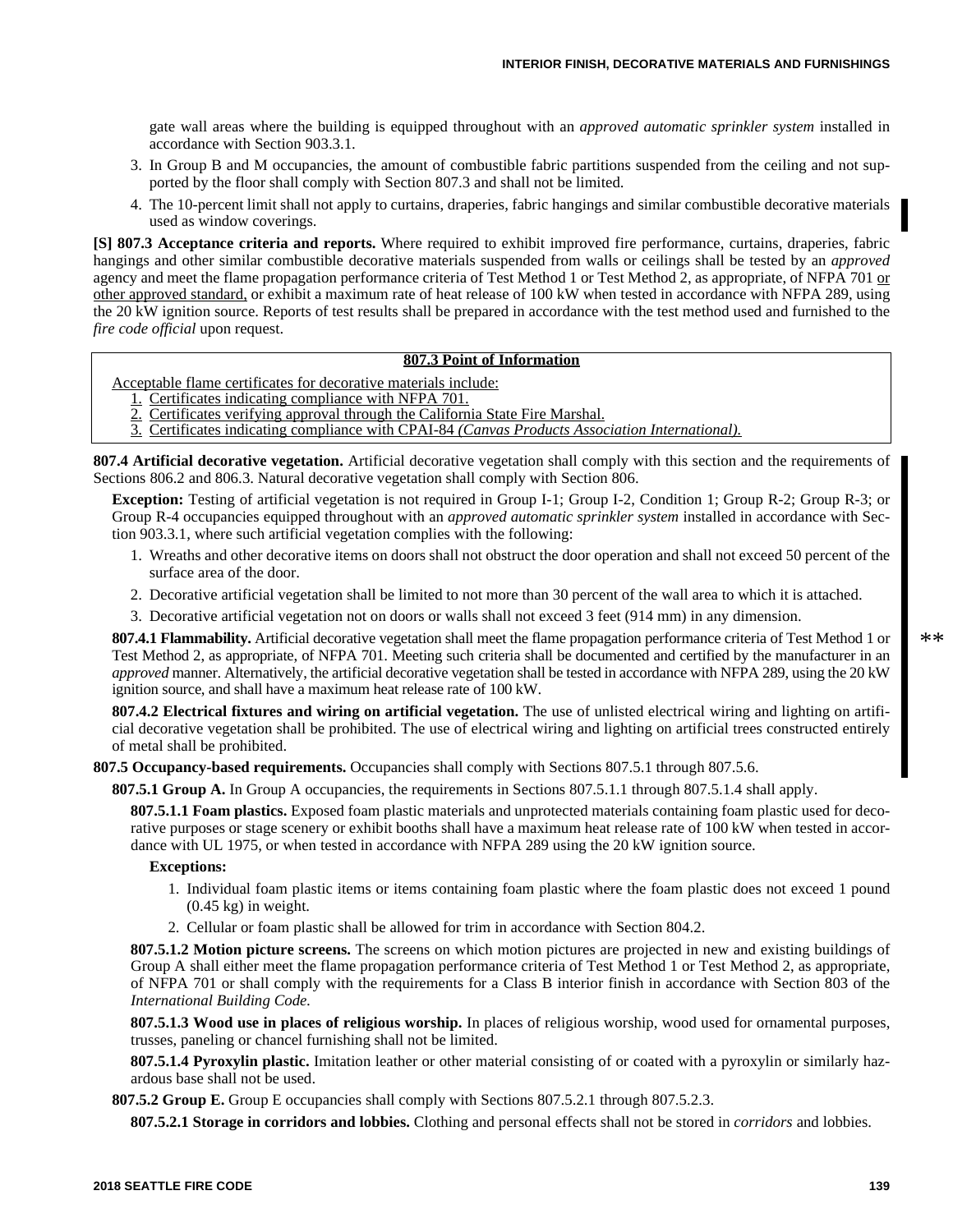#### **Exceptions:**

- 1. *Corridors* protected by an *approved automatic sprinkler system* installed in accordance with Section 903.3.1.1.
- 2. *Corridors* protected by an *approved* fire alarm system installed in accordance with Section 907.
- 3. Storage in metal lockers, provided the minimum required egress width is maintained.

**807.5.2.2 Artwork in corridors.** Artwork and teaching materials shall be limited on the walls of *corridors* to not more than 20 percent of the wall area.

**807.5.2.3 Artwork in classrooms.** Artwork and teaching materials shall be limited on walls of classrooms to not more than 50 percent of the specific wall area to which they are attached.

**807.5.3 Groups I-1 and I-2.** In Group I-1 and I-2 occupancies, combustible *decorative materials* shall comply with Sections 807.5.3.1 through 807.5.3.4.

**807.5.3.1 Group I-1 and I-2 Condition 1 within units.** In Group I-1 and Group I-2 Condition 1 occupancies, equipped throughout with an *approved automatic sprinkler system* installed in accordance with Section 903.3.1.1, within sleeping units and dwelling units, combustible decorative materials placed on walls shall be limited to not more than 50 percent of the wall area to which they are attached.

**807.5.3.2 In Group I-1 and I-2, Condition 1 for areas other than within units.** In Group I-1 and Group I-2, Condition 1 occupancies, equipped throughout with an *approved automatic sprinkler system* installed in accordance with Section 903.3.1.1, combustible decorative materials placed on walls in areas other than within dwelling and sleeping units shall be limited to not more than 30 percent of the wall area to which they are attached.

**807.5.3.3 In Group I-2, Condition 2.** In Group I-2, Condition 2 occupancies, equipped throughout with an *approved automatic sprinkler system* installed in accordance with Section 903.3.1.1, combustible decorative materials placed on walls shall be limited to not more than 30 percent of the wall area to which they are attached.

**807.5.3.4 Other areas in Groups I-1 and I-2.** In Group I-1 and I-2 occupancies, in areas not equipped throughout with an *approved automatic sprinkler system*, combustible decorative materials shall be of such limited quantities that a hazard of fire development or spread is not present.

**807.5.4 Group I-3.** In Group I-3, combustible *decorative materials* are prohibited.

**807.5.5 Group I-4.** Group I-4 occupancies shall comply with the requirements in Sections 807.5.5.1 through 807.5.5.3.

**807.5.5.1 Storage in corridors and lobbies.** Clothing and personal effects shall not be stored in *corridors* and lobbies.

**Exceptions:**

- 1. *Corridors* protected by an *approved automatic sprinkler system* installed in accordance with Section 903.3.1.1.
- 2. *Corridors* protected by an a*pproved fire alarm system* installed in accordance with Section 907.
- 3. Storage in metal lockers, provided the minimum required egress width is maintained.

**807.5.5.2 Artwork in corridors.** Artwork and teaching materials shall be limited on walls of corridors to not more than 20 percent of the wall area.

**807.5.5.3 Artwork in classrooms.** Artwork and teaching materials shall be limited on walls of classrooms to not more than 50 percent of the specific wall area to which they are attached.

**807.5.6 Dormitories in Group R-2.** In Group R-2 dormitories, within sleeping units and dwelling units, the combustible decorative materials shall be of limited quantities such that a hazard of fire development or spread is not present.

#### **SECTION 808**

# **FURNISHINGS OTHER THAN UPHOLSTERED FURNITURE AND MATTRESSES OR DECORATIVE MATERIALS IN NEW AND EXISTING BUILDINGS**

**808.1 Wastebaskets and linen containers in Group I-1, I-2 and I-3 occupancies and Group B ambulatory care facilities.** Wastebaskets, linen containers and other waste containers, including their lids, located in Group I-1, I-2 and I-3 occupancies and Group B ambulatory care facilities shall be constructed of noncombustible materials or of materials that meet a peak rate of heat release not exceeding 300 kW/m<sup>2</sup> when tested in accordance with ASTM E1354 at an incident heat flux of 50 kW/m<sup>2</sup> in the horizontal orientation. Metal wastebaskets and other metal waste containers with a capacity of 20 gallons (75.7 L) or more shall be *listed* in accordance with UL 1315 and shall be provided with a noncombustible lid. Portable containers exceeding 32 gallons (121 L) shall be stored in an area classified as a waste and linen collection room and constructed in accordance with Table 509 of the *International Building Code.*

**Exception:** Recycling containers complying with Section 808.1.2 are not required to be stored in waste and linen collection rooms.

**808.1.1 Capacity density.** The average capacity density of containers located in an individual room or space, other than waste and linen collection rooms, shall not be greater than  $0.5$  gal/ft<sup>2</sup> (20.4 L/m<sup>2</sup>).